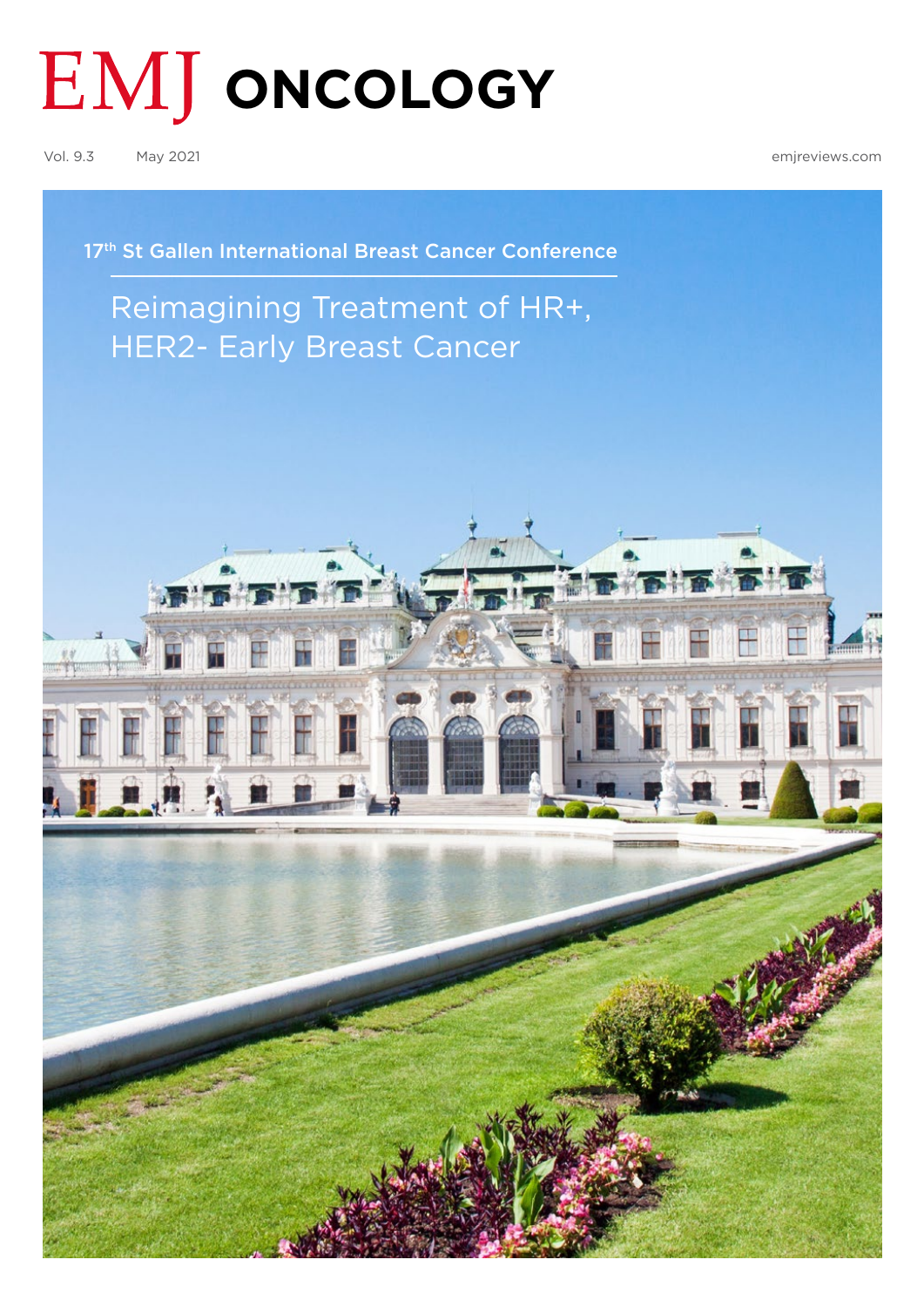## Reimagining Treatment of HR+, HER2- Early Breast Cancer

<span id="page-1-0"></span>This virtual satellite symposium took place on 18th March 2021, as part of the 17<sup>th</sup> St Gallen International Breast Cancer Conference

| <b>Speakers:</b>  | Aleix Prat, <sup>1</sup> Giuseppe Curigliano <sup>2</sup><br>1. Department of Medical Oncology, Hospital Clinic of Barcelona, Barcelona, Spain<br>2. European Institute of Oncology, IRCCS, University of Milan, Milan, Italy                                                                                                                                                                                                                                                                                                                                                                                                                                                                                                                                                                                                                                                                                                                                                                                                                      |
|-------------------|----------------------------------------------------------------------------------------------------------------------------------------------------------------------------------------------------------------------------------------------------------------------------------------------------------------------------------------------------------------------------------------------------------------------------------------------------------------------------------------------------------------------------------------------------------------------------------------------------------------------------------------------------------------------------------------------------------------------------------------------------------------------------------------------------------------------------------------------------------------------------------------------------------------------------------------------------------------------------------------------------------------------------------------------------|
| Disclosure:       | Dr Prat has received honoraria from Amgen, Daiichi Sankyo, Guardant Health, Lilly,<br>MSD Oncology, Novartis, Pfizer, and Roche; research funding (institution) from<br>Incyte, Novartis, Puma Biotechnology, and Roche; travel, accommodation, and other<br>expenses from Daiichi Sankyo; has a consultant/advisory role at AbbVie, Amgen,<br>AstraZeneca, Boehringer, Bristol Myers Squibb, Daiichi Sankyo, Novartis, Oncolytics<br>Biotech, Pfizer, Puma Biotechnology, and Roche; has a consultant/advisory role as<br>an institution at NanoString Technologies; has stock and other ownership interests<br>in Reveal Genomics; has patents on HER2 predictors and chemoendocrine score,<br>and filing of HER2DX; is on the scientific advisory boards for Oncolytics Biotech and<br>Peptomyc; and has an immediate family member employed at Novartis. Dr Curigliano<br>has received grants and honoraria for advisory board involvement from AstraZeneca,<br>Daiichi Sankyo, Genomic Health, Hoffmann LaRoche, Merck, Novartis, and Pfizer. |
| Acknowledgements: | Medical writing assistance was provided by Dr Brigitte Scott, MarYas Editorial<br>Services, Cowlinge, UK.                                                                                                                                                                                                                                                                                                                                                                                                                                                                                                                                                                                                                                                                                                                                                                                                                                                                                                                                          |
| Support:          | The symposium and publication of this article were funded by Novartis. The views<br>and opinions expressed are those of the speakers and not necessarily of Novartis.                                                                                                                                                                                                                                                                                                                                                                                                                                                                                                                                                                                                                                                                                                                                                                                                                                                                              |
| Citation:         | EMJ Oncol. 2021;9(Suppl 3):2-10.                                                                                                                                                                                                                                                                                                                                                                                                                                                                                                                                                                                                                                                                                                                                                                                                                                                                                                                                                                                                                   |

### Meeting Summary

This satellite symposium took place during the virtual 17th St Gallen International Breast Cancer Conference 2021. The objectives of the satellite symposium were to gain an understanding of key concepts within hormone receptor-positive (HR+), human epidermal growth factor receptor 2-negative (HER2-) early breast cancer (EBC) that impact treatment selection, such as risk of recurrence and how to define it, residual disease, burden of disease, and safety considerations. A further aim was to learn about current evidence from (neo)adjuvant cyclin-dependent kinase 4 and 6 (CDK4/6) inhibitor studies, including the interpretation of recently presented pivotal Phase III adjuvant studies of compounds in this class. Other goals were to discuss key differences between CDK4/6 inhibitors, and to understand current unmet needs and the future of HR+, HER2- EBC. Dr Prat described the three main independently prognostic variables that should be considered when determining the risk of recurrence for patients with EBC as tumour size, nodal status, and tumour biology, and that the intrinsic subtypes of breast cancer (BC) tumours have predictive value in EBC and a clinical impact on prognosis. Dr Curigliano explained that the rationale for CDK4/6 inhibitors in EBC included control of micrometastatic disease and efficacy in endocrine-resistant tumours (according to the ESO–ESMO ABC5 definition, patients with primary endocrine resistance are those who relapse within the first 2 years of adjuvant endocrine therapy [ET] or who progress within the first 6 months of first-line ET for advanced breast cancer [ABC]). He introduced the four key adjuvant CDK4/6 inhibitor studies in EBC: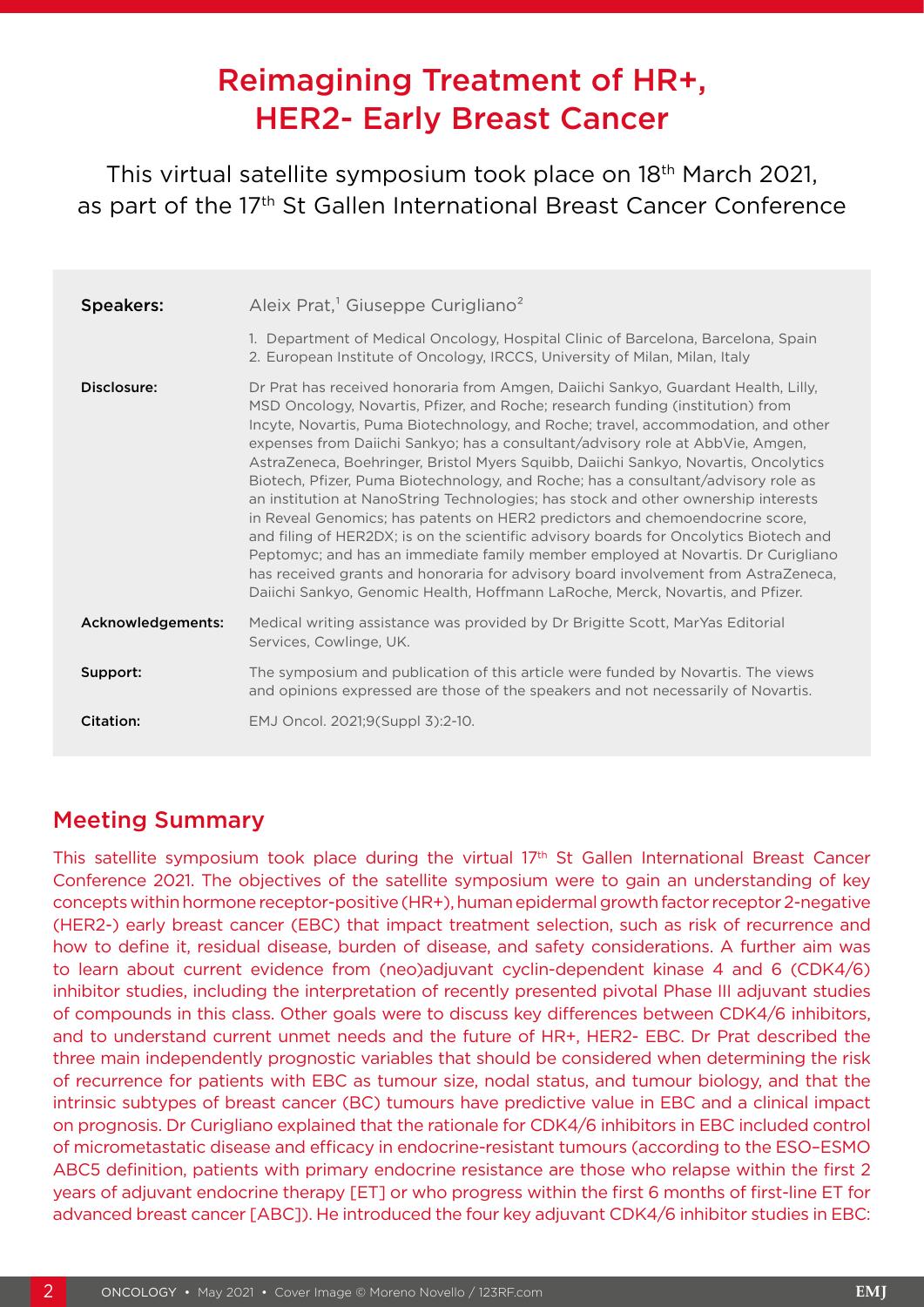PALLAS and PENELOPE B for palbociclib, monarchE for abemaciclib, and NATALEE for ribociclib. He acknowledged that in the EBC setting, more so than in the ABC setting, adverse events have a negative impact on treatment adherence and overall quality of life and may lead to treatment discontinuation. Dr Prat highlighted the unmet need in Stage II (intermediate-risk) patients and that current studies did not select patients based on molecular subtypes. Patients in PALLAS, PENELOPE-B, and monarchE were treated for ≤2 years on doses matching those in the ABC setting. Treatment in NATALEE is for 3 years at a lower dose than in ABC and the results are awaited with interest to see whether longer, lower-dose treatment improves outcomes in patients with EBC with endocrineresistant tumours and in those with endocrine-sensitive tumours.

#### RECURRENCE RISK: A CLINICAL OR GENOMIC ASSESSMENT?

#### Features Determining Risk of Recurrence for Patients With Early Breast Cancer

Dr Prat explained that there are three main variables that should be considered when determining the risk of recurrence for patients with EBC: tumour size, nodal status, and tumour biology, with all three variables providing independent prognostic information. Tumour biology is becoming increasingly important in understanding disease recurrence and can be determined using several different methods, including the biomarker of proliferation, Ki-67, which indicates the proliferation status of tumour cells; histological grade; and, more recently, genomic (gene expression-based) assays that provide insight into the intrinsic biology of tumours (e.g., the PAM50 assay that is used to categorise breast tumours into intrinsic subtypes). These methods help to determine prognosis from a biological perspective. Dr Prat emphasised the need to integrate all these data variables to better predict patient outcomes in EBC. For example, the integration of tumour staging and Ki-67 expression levels clearly shows that high stage (Stage III) and intermediate (10– 19%) or high (≥20%) Ki-67 levels are associated with poorer outcome than lower stage tumours (≤Stage II) and low levels (<10%) of Ki-67 expression in patients with HR+, HER2- EBC.<sup>1</sup>

#### Differences in Tumour Biology of HR+, HER2- Early Breast Cancer

Dr Prat described that the gene expression profile of HR+, HER2- disease was for many years thought to comprise two entities, luminal A and luminal B, which are dominated by genes

normally expressed by luminal breast epithelial cells and for which cell proliferation is the main distinguisher between the two; however, now there is increasing realisation that there are additional, nonluminal intrinsic subtypes.<sup>2-4</sup> Dr Prat explained that within early ER+, HER2 disease, for example, a substantial proportion of tumours (10–15%) are not luminal and are mostly HER2-enriched (HER2-E).<sup>3</sup> He summarised these HER2-E tumours as less oestrogen-dependent, more aggressive, more proliferative, and with high expression of HER2 or HER2-related genes. Basal-like tumours, which express genes typical of myoepithelial/basal epithelial cells, are identified in a small subset of patients with HR+, HER2- disease (approximately 1–18%).4

These differences in underlying tumour biology have a clinical impact on prognosis. A retrospective study of distant relapse-free survival (DRFS) according to intrinsic subtype in patients with ER+, node-negative or node-positive BC who received local therapy and 5 years of tamoxifen (i.e., they received no chemotherapy) showed that the subtypes were prognostic.<sup>5</sup> Long-term outcomes were clearly worse for luminal B versus luminal A tumours in patients with node-negative (DRFS at 5.0 years: 84.77% versus 95.59%; DRFS at 8.5 years: 75.30% versus 90.88%) and node-positive (DRFS at 5.0 years: 67.61% versus 84.51%; DRFS at 8.5 years: 53.37% versus 74.51%) disease.5

Risk of recurrence was highest among the patients with nonluminal tumours, with HER2-E tumours associated with particularly poor outcome in node-positive BC (DRFS at 5.0 and 8.5 years in node-negative patients: 77.2% and 73.7%, respectively; and in node-positive patients: 64.24% and 53.30%).5 These results indicate patients with nonluminal BC have a poor prognosis and do not seem to benefit from treatment with tamoxifen alone.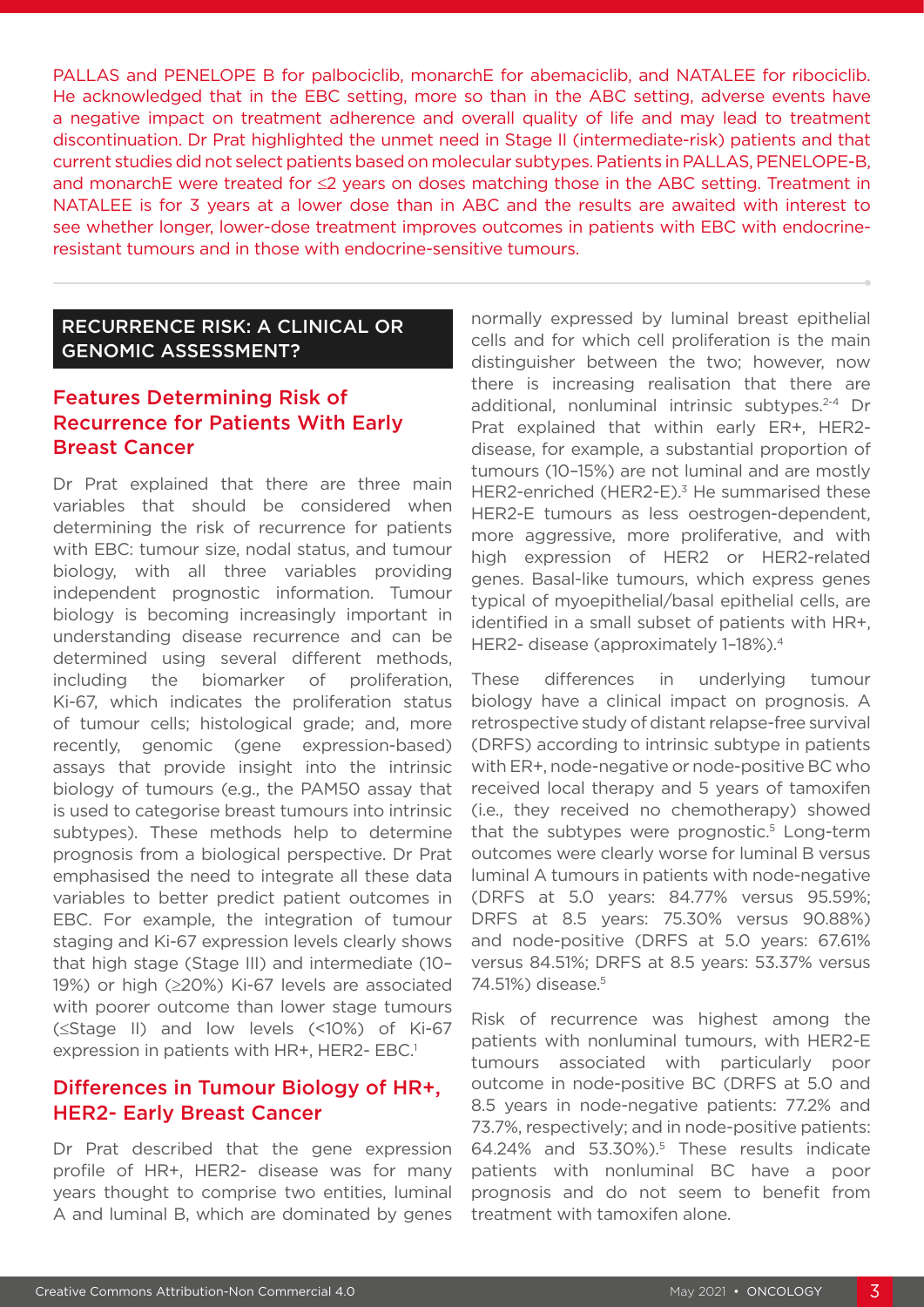Dr Prat highlighted that there is a substantial proportion of patients with HR+, HER2- EBC who have poor outcomes with standard therapy (ET with or without chemotherapy) and new treatments need to be evaluated in this area.

#### RATIONALE FOR CDK4/6 INHIBITORS IN EARLY BREAST CANCER

#### Control of Micrometastatic Disease

Dr Curigliano described cellular quiescence as a mechanism that may induce metastatic dormancy6 and suggested that the mechanism of action of CDK4/6 inhibitors may include inducing a state of quiescence, thus controlling micrometastatic disease (e.g., in the bone). Indeed, CDK4 inhibition has been shown to lead to cell senescence (irreversible cell cycle arrest),<sup>7-9</sup> with a combination of CDK4/6 inhibitors and ET expected to achieve better control of micrometastatic disease than ET alone.

#### Efficacy in Endocrine Therapy-Resistant Tumours

CDK4 and the HER2-E molecular subtype have been identified as markers of ET resistance.10-12 For example, biomarker analyses to investigate the correlation with progression-free survival (PFS) in baseline tumour tissues from PALOMA-2 showed that high CDK4 expression was associated with shorter median PFS than low CDK4 expression (palbociclib plus letrozole: 22.4 versus 27.6 months, p=0.127; placebo plus letrozole: 10.2 versus 21.9 months, p=0.000779).<sup>11</sup> Furthermore, baseline and surgery Ki-67 data from the American College of Surgeons Oncology Group (ACOSOG) Z1031, in which postmenopausal women with clinical Stage II–III, ER+ BC received neoadjuvant aromatase inhibitor therapy, showed that the HER2-E subtype is less endocrine sensitive compared with luminal A and luminal B subtypes, with only a modest drop in median Ki-67 from baseline to surgery from 59.4% (range: 37.8–90.5%) to 35.7% (range: 21.6–88.2%) after 4–6 months of aromatase inhibitor therapy.<sup>12</sup>

#### Efficacy of CDK4/6 Inhibitors in Advanced Breast Cancer by Molecular Subtype

Dr Prat presented a retrospective pooled analysis of >1,000 patients from the MONALEESA programme,<sup>13</sup> comprising MONALEESA-2.<sup>14-17</sup> MONALEESA-3,18-20 and MONALEESA-7,21-23 in which intrinsic tumour subtypes (assessed using the PAM50 assay) were shown to be prognostic and, surprisingly, predictive in the metastatic setting. The addition of ribociclib to ET improved PFS in both luminal A and luminal B subtypes and in ET-resistant, HER2-E tumours.<sup>24</sup>

Survival probability was statistically significantly greater with ribociclib plus ET compared with placebo plus ET in luminal A (hazard ratio [HR]: 0.63; p<0.001) and luminal B (HR: 0.52; p<0.001) tumours.24 According to Dr Prat, the most surprising data were those in HER2-E patients, who had very poor outcome with ET alone and derived the greatest benefit from the addition of ribociclib (HR: 0.39; p<0.001). He hypothesised that the efficacy of ribociclib in HER2-E patients may be because the drug increases the endocrine sensitivity of HER2-E tumours.

#### Impact of (Neo)adjuvant CDK4/6 Inhibitors Plus Endocrine Therapy in Early Breast Cancer Subgroups with High-Risk Biomarkers

According to the speakers, there are some data on CDK4/6 inhibitors in the EBC setting but more data with intrinsic subtyping are needed, particularly in Phase III trials. Analysis of luminal B and Ki-67-high populations showed the potential of CDK4/6 inhibitor-based (neo)adjuvant therapy.<sup>25-27</sup> Data from the CORALLEEN<sup>25,28</sup> study showed that the efficacy of neoadjuvant ribociclib plus letrozole in luminal B tumours selected using PAM50 testing was similar to that with chemotherapy alone, leading to 47% and 46% of patients reaching the definition of low risk of relapse at surgery, respectively. Data from the NeoPAL<sup>26,29</sup> study in luminal B tumours showed the residual cancer burden 0–1 endpoint after neoadjuvant chemotherapy was reached by 7% of patients with palbociclib versus 13% with chemotherapy. Further data from the monarch $E^{27,30}$  study showed the 2-year invasive disease-free survival (DFS) rate was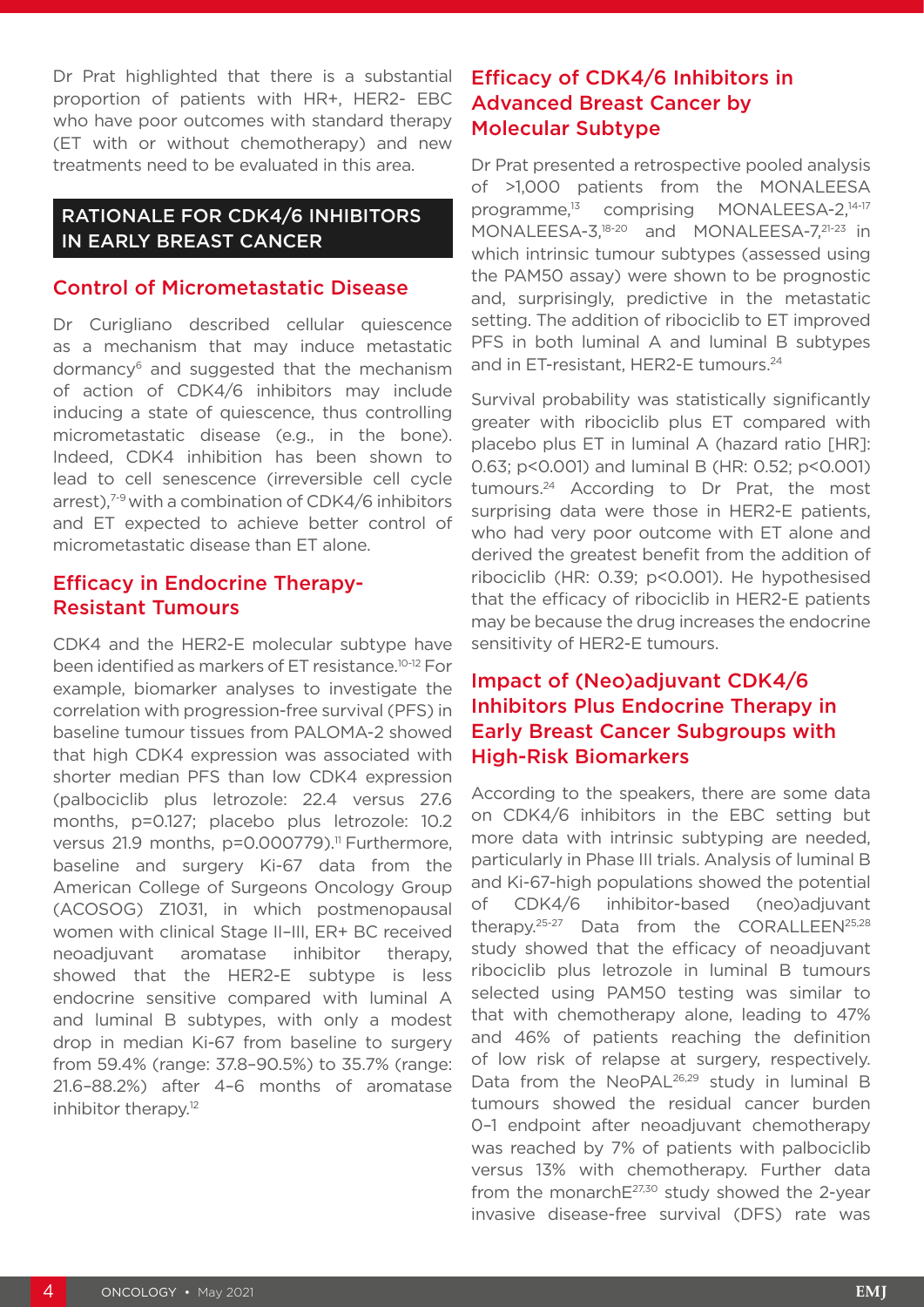91.3% with abemaciclib plus ET versus 86.1% with ET alone in Ki-67-high patients and 94.7% and 92.0%, respectively in Ki-67-low patients. Dr Prat outlined that the data from these three studies indicate high-risk EBC populations may benefit from CDK4/6 inhibition.

#### Patient Populations in Adjuvant CDK4/6 Inhibitor Studies

Dr Curigliano summarised four large adjuvant CDK4/6 inhibitor studies in EBC: PALLAS<sup>31,32</sup> and PENELOPE-B,<sup>33,34</sup> using palbociclib 125 mg once daily for 2 years and approximately 13 months, respectively; monarchE,<sup>30,35</sup> investigating abemaciclib 150 mg twice daily for 2 years; and NATALEE,<sup>36,37</sup> assessing ribociclib 400 mg once daily for 3 years (results not yet available). All studies were in pre- and postmenopausal women and all but PENELOPE-B included men. Treatment was given using a 3 weeks on/1 week off regimen in all studies apart from monarchE, in which abemaciclib was administered in a continuous regimen. Dr Curigliano noted that in NATALEE, $36,37$  ribociclib was used at a lower dose (400 mg/day) than that administered in the metastatic setting (600 mg/day<sup>17,19,22</sup>) for the longest duration (3 years). The other three studies used the same dose for EBC as for ABC.

The data show that monarchE<sup>30,35</sup> demonstrated statistically significant improvement in invasive DFS with the addition of CDK4/6 inhibitors to standard of care (abemaciclib versus placebo; HR: 0.71; p=0.0009). Results for palbociclib versus placebo in PALLAS<sup>31,32</sup> (HR; 0.93; p=0.51) and PENELOPE-B<sup>33,34</sup> (HR: 0.93; p=0.525) were not statistically significant. Longer follow-up is needed for these abemaciclib and palbociclib studies. Results are awaited for NATALEE.<sup>36,37</sup>

#### Treatment Expectations and Impact of Treatment Adherence for Early Versus Advanced Breast Cancer

Treatment expectations differ for early versus advanced BC. Dr Curigliano acknowledged that in the EBC setting, more so than in the ABC setting, adverse events have a negative impact on treatment adherence and overall quality of life, $38-41$  and may lead to treatment discontinuation.31,33,35 A Twitter poll of clinicians (conducted by the speaker; data presented on the slides; no reference available) indicated

38.5% of patients receiving adjuvant hormone therapy for HR+, HER2- EBC are very compliant (>80%), 33.3% are mostly compliant (60–80%), 23.1% are insufficiently compliant (<60%), and compliance fluctuates in 5.1%. Interestingly, in the Breast Cancer Toxicity (CANTO) study, serum analysis showed that not all self-described 'adherent' patients were truly following their regimen.42 In the Twitter poll, the most common primary reason for nonadherence to treatment was symptomatic adverse events (54.1%), followed by impact on daily life (24.3%), patients do not see (perceive) the risk/urgency (16.2%), or other reasons (5.4%). Treatment adherence impacts on outcomes as shown by the Breast International Group (BIG) 1–98 trial in which low adherence (<90% compliance) to therapy (tamoxifen and letrozole) was associated with a 61% reduction in DFS.43

#### WHO MAY BENEFIT FROM CDK4/6 INHIBITORS IN THE EARLY BREAST CANCER SETTING?

#### Unmet Need in Intermediate-Risk Patients

Dr Prat pointed out that <10% of patients with EBC have Stage III (high-risk) disease with poor outcome, and around one in three patients has Stage II (intermediate-risk) disease, which has poorer prognosis than Stage I (approximately half of patients) and highlights there is an unmet need in Stage II disease as well as in Stage III given the high incidence rate of intermediate risk.44,45

#### Recent Data from Adjuvant CDK4/6 Inhibitor Studies in Early Breast Cancer

Dr Curigliano clarified that monarchE<sup>35</sup> ( $p=0.0009$ ), but not PALLAS<sup>46</sup> ( $p=0.51$ ) and PENELOPE-B<sup>33</sup> (p=0.525), showed a statistically significant improvement in invasive DFS with addition of CDK4/6 inhibitors to standard of care. There are currently no data showing a benefit of CDK4/6 inhibitors in the intermediaterisk population; however, NATALEE<sup>36,37</sup> includes Stage II patients (as well as Stage III patients) and will provide data on this subgroup.

When asked in the Twitter poll which criteria clinicians would use to determine whether a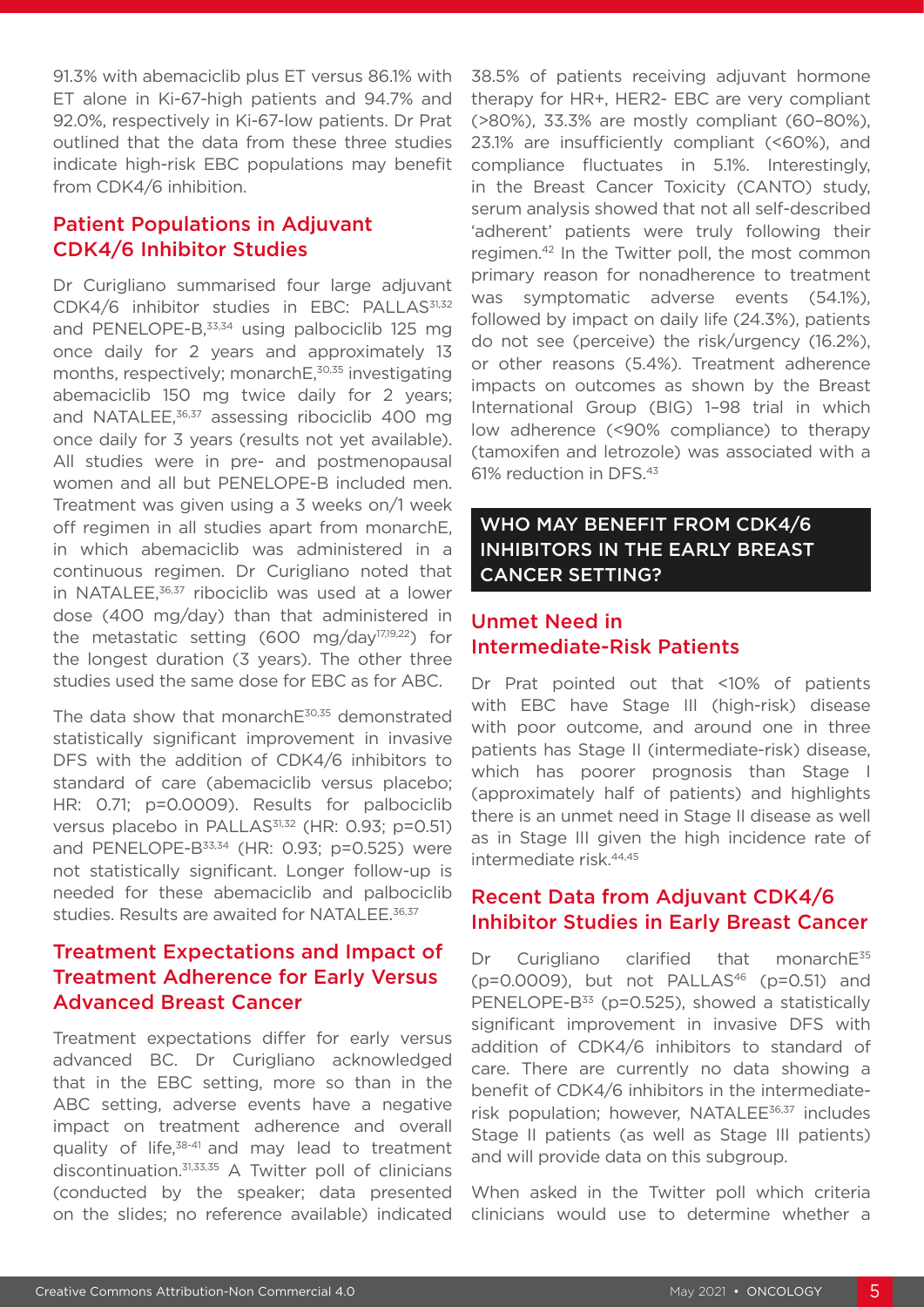patient with HR+, HER2- EBC should receive CDK4/6 inhibitor treatment, 17.8% (of 45 respondents) voted for tumour stage only, 6.7% for tumour stage and grade, 8.9% for tumour stage and Ki-67, and 66.7% for tumour stage and molecular subtyping. Dr Prat remarked that current studies did not select patients based on molecular subtypes; however, he thought the poll results indicated the oncology community was ready to integrate tumour burden with tumour biology to better select patients who might benefit the most from a CDK4/6 inhibitor treatment strategy.

#### Initial Results from Adjuvant CDK4/6 Inhibitor Studies in Early Breast Cancer Focus on Early Relapse in Endocrine-Resistant Patients

According to the European School of Oncology– European Society for Medical Oncology (ESO– ESMO) ABC5<sup>47</sup> definition, patients with primary endocrine resistance are those who relapse within the first 2 years of adjuvant ET. Patients in PALLAS, $31$  PENELOPE-B, $33$  and monarch $E^{35}$ were treated for ≤2 years; therefore, these studies provide data on patients with early relapse who are defined as having endocrine-resistant disease. Longer follow-up is needed to assess late relapse in endocrine-sensitive populations. In contrast, patients receive ribociclib for 3 years in NATALEE<sup>36</sup> and the data will indicate if longer duration of treatment provides increased benefit to patients with endocrine-resistant tumours and those with endocrine-sensitive tumours.

#### Intrinsic Differences Between CDK4/6 Inhibitors

Dr Prat indicated that data on primary endocrine resistance and molecular subtype in ABC suggest there may be differences between CDK4/6 inhibitors. The ESO–ESMO ABC5 definition of patients with primary endocrine resistance is those who relapse within the first 2 years of adjuvant ET (as mentioned above) and patients who progress within the first 6 months of firstline ET for ABC.<sup>47</sup> In PALOMA-3.<sup>48</sup> palbociclib was not associated with any noticeable benefit in endocrine-resistant patients (HR 1.14), whereas there was a tendency for abemaciclib to benefit such patients in MONARCH 2<sup>49</sup> (HR: 0.686 [primary resistant], 0.787 [secondary resistant]) and for ribociclib to provide benefit for endocrineresistant patients in MONALEESA-350,51 (HR: 0.70) and MONALEESA-7<sup>51</sup> (HR: 0.588). Median PFS for ribociclib plus ET versus placebo plus ET in the HER2-E population of MONALEESA<sup>24</sup> was longer at 16.4 versus 5.5 months, whereas that for palbociclib versus placebo (both with ET) in PALOMA-2<sup>52</sup> was similar at 13.8 versus 11.0 months. The studies used different methods to determine tumour subtype (PAM50 in MONALEESA24 and absolute intrinsic molecular subtyping in PALOMA-2<sup>52</sup>); however, a high degree of concordance was found between the two methods (76% agreement for crossvalidation<sup>53</sup>). Direct trial comparisons cannot be made in the absence of well-controlled, headto-head clinical trials; however, these results may indicate potential differences between the CDK4/6 inhibitors.

Further indication of differences between the CDK4/6 inhibitors comes from *in vitro* studies in which ribociclib and abemaciclib were shown to have preferential inhibition of CDK4 over CDK6, whereas palbociclib inhibited the two similarly.<sup>54</sup> Furthermore, ribociclib and palbociclib show greater kinase selectivity for CDK4 and CDK6 than abemaciclib, and ribociclib achieves higher unbound drug concentrations in plasma than the other two CDK4/6 inhibitors.<sup>55,56</sup>

Dr Prat indicated these differences between the CDK4/6 inhibitors may impact efficacy and side effects.

#### CDK4/6 Inhibitor Dose in Advanced Versus Early Breast Cancer

Dr Curigliano reiterated that the daily dose of CDK4/6 inhibitor in EBC trials was the same as that for ABC trials for PALLAS,<sup>57</sup> PENELOPE-B<sup>33</sup> and monarchE:<sup>35,58</sup> however, NATALEE<sup>36</sup> used two-thirds of the daily dose used in the ABC setting (400 mg rather than 600 mg17,19,22) and the results from this study are awaited with interest.

Approximately 40–55% of patients in EBC studies require ≥1 dose reduction because of adverse events.<sup>33,35,57,58</sup> whereas real-world evidence indicates dose reduction is required in approximately 80% of patients.<sup>59</sup> CDK4/6 inhibitor discontinuation appears most likely to occur within the first 6 months of treatment.35,57 Dr Curigliano suggested that using a lower dose of CDK4/6 inhibitor may improve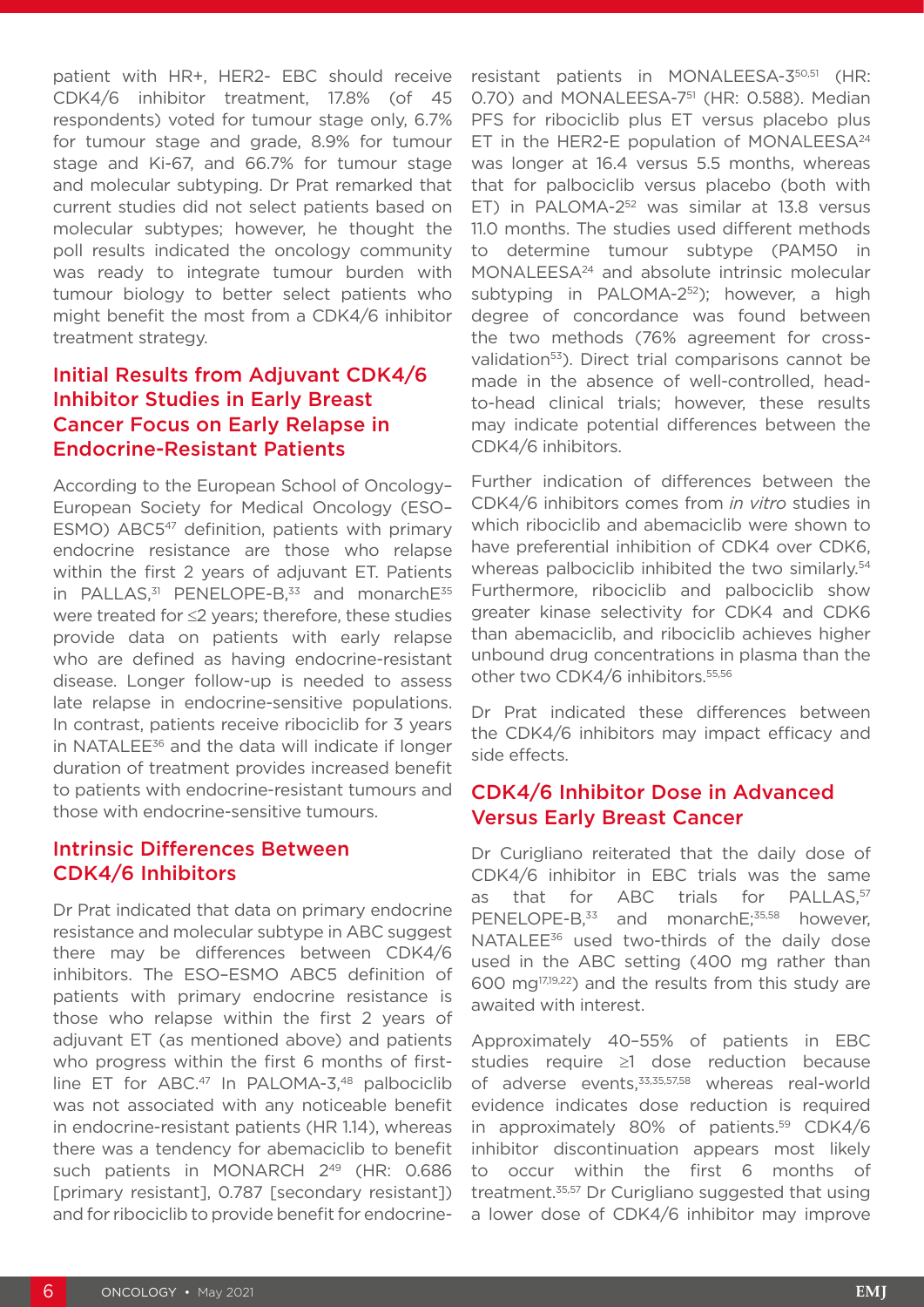adherence to therapy in EBC by reducing dosedependent toxicities.

Data from studies in the ABC setting indicate CDK4/6 inhibitor dose reduction does not appear to compromise efficacy in terms of PFS for all the CDK4/6 inhibitors and in terms of overall survival for ribociclib.<sup>60-63</sup>

#### Factors Impacting on Adherence to Treatment in Early Breast Cancer

Dr Curigliano explained that there are many factors that may impact on adherence to treatment in patients with EBC. As shown in the Twitter poll, over half of medical oncologists (54%) believe that symptomatic adverse events may impact on treatment adherence. Reduction in patient quality of life, dosing regimen, and duration of therapy are also important.

#### WHAT MIGHT THE FUTURE LOOK LIKE IN EARLY BREAST CANCER?

Finally, the speakers presented their views on topics that they considered important in shaping the future of EBC, including liquid biopsy for monitoring, ongoing and future studies in EBC, sequencing of CDK4/6 inhibitors, and using CDK4/6 inhibitors as an alternative to chemotherapy.

#### Liquid Biopsy for Monitoring

Dr Prat considered liquid biopsy to measure circulating tumour DNA (ctDNA) in the blood a promising diagnostic tool in the advanced setting and in early disease. Studies show that ctDNA can be detected in early disease and this enables monitoring of patient response to therapy, e.g., during the neoadjuvant phase. Most importantly, Dr Prat commented, liquid biopsy after primary (loco-regional), neoadjuvant, or adjuvant therapy better enables identification of high-risk patients who are very likely to relapse. In the absence of ctDNA data, he explained, the probability of a patient relapsing is calculated based on tumour size, nodal status, and tumour biology. This calculation provides a percentage likelihood of relapse without considering the individual patient. Patient-specific ctDNA analysis using liquid biopsy enables identification of patients with ctDNA-positive disease and can be a sensitive and specific approach for

disease surveillance for patients with EBC. This is a potentially useful tool to enable optimal management of patients with EBC; however, further studies are required before it is routinely implemented.

Dr Curigliano highlighted residual disease as an important prognostic factor and concurred that measurement of ctDNA could be used to identify high-risk patients who can receive an intervention. He suggested that liquid biopsy should be used as a stratification factor, with different outcomes expected for ctDNA-positive and ctDNA-negative patients.<sup>64</sup>

#### Current and Future Studies in Early Breast Cancer

Dr Prat emphasised that conducting studies in EBC is challenging because of the slow nature of the endpoints and the time and resources needed. Many studies are ongoing and will guide the direction of the next research step.

Dr Curigliano indicated that analysing the data in EBC is important to provide more information on the genomics and molecular biology of patients with early disease and a better understanding of the outcomes in patients with luminal A versus luminal B breast cancer. He also highlighted the paucity of information on patients with intermediate risk of recurrence and pointed out the need to clinically and genomically assess such patients and ascertain whether escalation of CDK4/6 inhibitors in these patients is useful.

#### Sequencing of CDK4/6 Inhibitors

According to Dr Prat, one aspect that will become increasingly important as CDK4/6 inhibitors are integrated in the treatment of EBC is whether and how to sequence these drugs following relapse. He questioned whether it is possible to retreat patients with CDK4/6 inhibitors, particularly as disease recurrence may be many years after stopping CDK4/6 inhibitors in early disease and such patients may still be sensitive to these drugs. Further clinical trials are needed to investigate this issue.

Whether and when CDK4/6 inhibitors are reintroduced in a metastatic setting following relapse after adjuvant treatment with these drugs depends on the treatment-free interval, claimed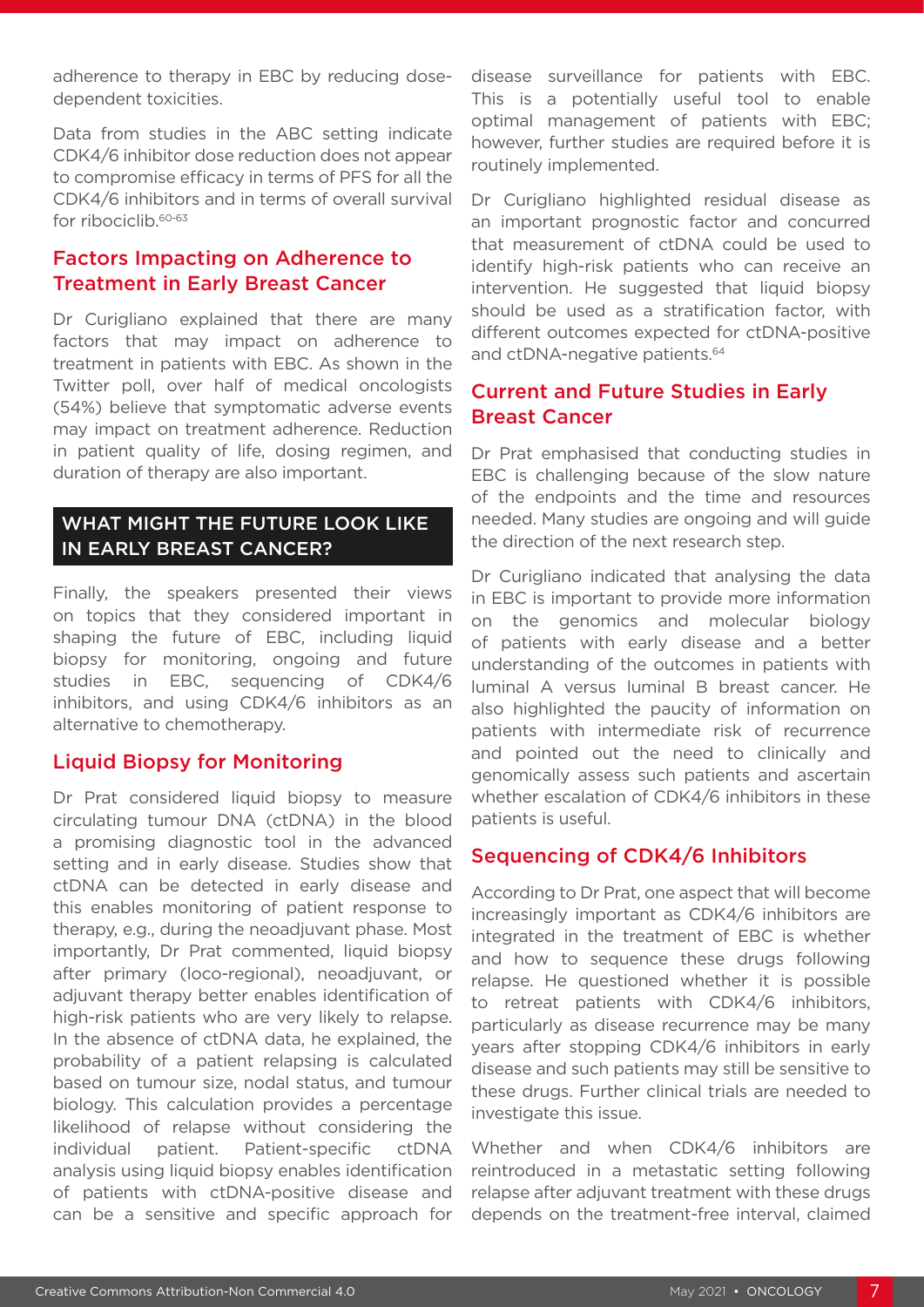Dr Curigliano. He suggested that rechallenge with CDK4/6 inhibitors could occur following a treatment-free period of >6 months.

#### CDK4/6 Inhibitors as an Alternative to Chemotherapy

According to Dr Prat, an interesting strategy to consider that differs from current Phase III study approaches is to use CDK4/6 inhibitors to decrease or even avoid chemotherapy, particularly considering these inhibitors in the neoadjuvant setting have produced similar results to chemotherapy.25,26 He advised that this area needs attention and could be of great benefit for patients. Dr Curigliano noted that many patients with BC receive chemotherapy in the adjuvant setting even if there is no confirmation of eligibility for such treatment. He estimated that currently approximately 60% of patients with HR+, HER2- disease in the real-world setting (e.g., in Italy) receive chemotherapy when there is no access to genomic testing, and he advocated for adjuvant studies with escalation of CDK4/6 inhibitors and de-escalation of chemotherapy in intermediate-risk patients.

#### **CONCLUSIONS**

Dr Prat acknowledged that EBC is clearly different to ABC and that many more studies are needed in patients with early disease. He emphasised the need for detailed study of tumour response to therapies to guide patient selection; however, as it is not possible to run numerous Phase III studies in thousands of patients, investing effort in the neoadjuvant setting would help inform study design. Dr Curigliano concurred that many more studies are needed in the neoadjuvant setting and that adjuvant studies should comprise ctDNA-positive patients with high endocrine resistance.

Dr Prat concluded that risk assessment is critical, with tumour burden and biological data being key components. Predictive biomarkers are needed to assess which patients are at risk of relapse and who will benefit from treatment. He acknowledged the challenges in defining the patient populations that may benefit from treatment, and the method and duration of treatment delivery. Understanding EBC is at an early stage; however, there are new data coming (e.g., from NATALEE) and increased knowledge in this area will enable the development of strategies to reduce or circumvent chemotherapy, which will benefit patients. Dr Curigliano concluded that the future of escalation and deescalation of treatment in EBC is strictly related to better risk stratification.

#### References

- 1. Fasching PA et al. Prognostic effect of Ki-67 in common clinical subgroups of patients with HER2 negative, hormone receptor-positive early breast cancer. Breast Cancer Res Treat. 2019;175(3):617-25.
- 2. Godoy-Ortiz A et al. Deciphering HER2 breast cancer disease: biological and clinical implications. Front Oncol. 2019;9:1124.
- 3. Russnes HG et al. Breast cancer molecular stratification: from intrinsic subtypes to integrative clusters. Am J Pathol. 2017;187(10):2152-62.
- 4. Cheang MC et al. Defining breast cancer intrinsic subtypes by quantitative receptor expression. Oncologist. 2015;20(5):474-82.
- 5. Prat A et al. Concordance among gene expression-based predictors

for ER-positive breast cancer treated with adjuvant tamoxifen. Ann Oncol. 2012;23(11):2866-73.

- 6. Zhang XH et al. Metastasis dormancy in estrogen receptor-positive breast cancer. Clin Cancer Res. 2013;19(23):6389-97.
- 7. Kovatcheva M et al. MDM2 turnover and expression of ATRX determine the choice between quiescence and senescence in response to CDK4 inhibition. Oncotarget. 2015;6(10):8226 43.
- 8. Rader J et al. Dual CDK4/CDK6 inhibition induces cell-cycle arrest and senescence in neuroblastoma. Clin Cancer Res. 2013;19(22):6173-82.
- 9. Klein ME et al. CDK4/6 inhibitors: the mechanism of action may not be as simple as once thought. Cancer Cell.

2018;34(1):9-20.

- 10. Miller TW et al. ERα-dependent E2F transcription can mediate resistance to estrogen deprivation in human breast cancer. Cancer Discov. 2011;1(4):338-51.
- 11. Finn RS et al. Biomarker analyses of response to cyclin-dependent kinase 4/6 inhibition and endocrine therapy in women with treatment-naïve metastatic breast cancer. Clin Cancer Res. 2020;26(1):110-21.
- 12. Ellis MJ et al. Randomized Phase II neoadjuvant comparison between letrozole, anastrozole, and exemestane for postmenopausal women with estrogen receptorrich stage 2 to 3 breast cancer: clinical and biomarker outcomes and predictive value of the baseline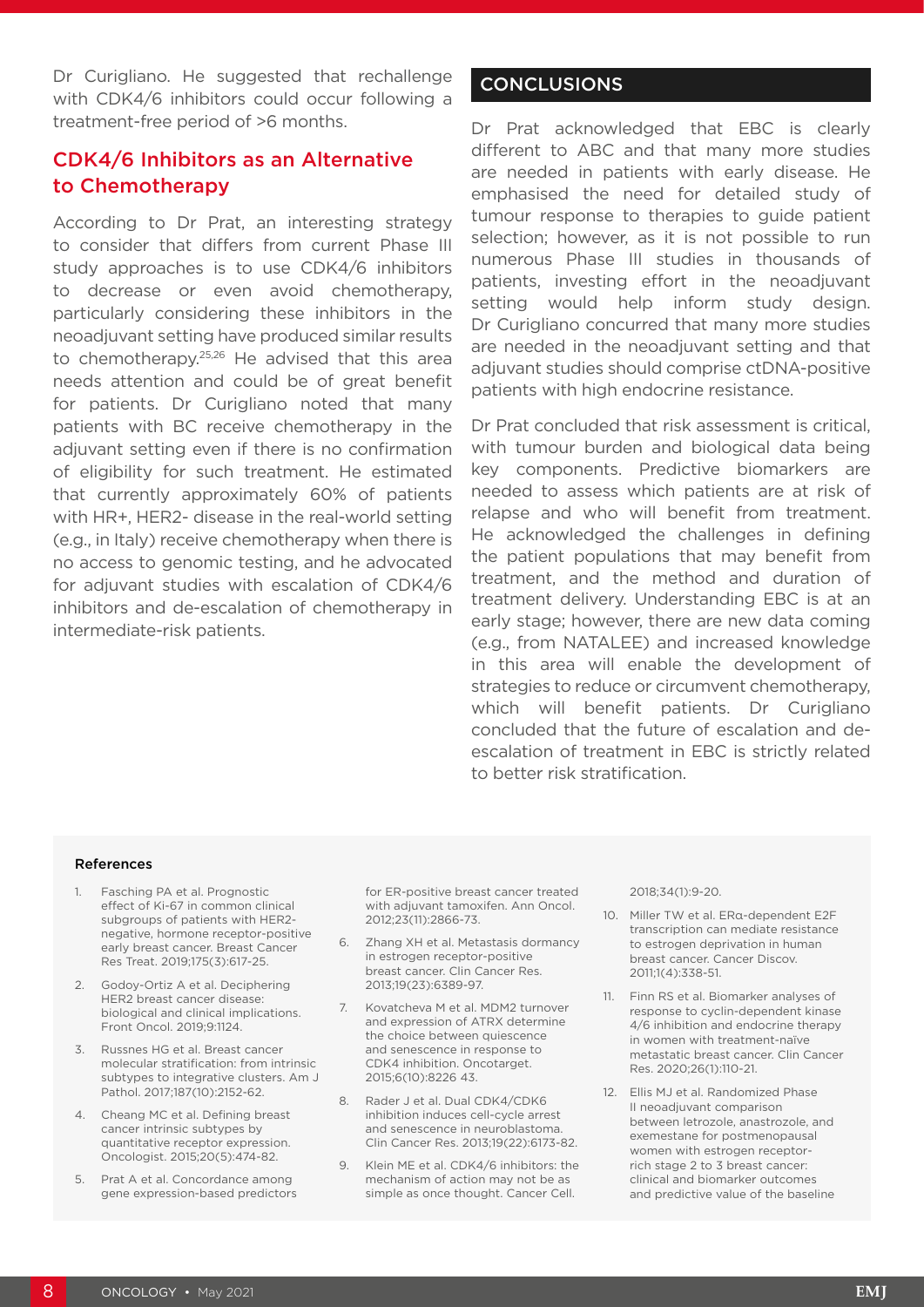PAM50-based intrinsic subtype – ACOSOG Z1031. J Clin Oncol. 2011;29(17):2342-9.

- 13. Yardley DA. MONALEESA clinical program: a review of ribociclib use in different clinical settings. Future Oncol. 2019;15(23):2673-86.
- 14. Novartis Pharmaceuticals. A randomized double-blind, placebocontrolled study of LEE011 in combination with letrozole for the treatment of postmenopausal women with hormone receptor positive. HER2 negative, advanced breast cancer who received no prior therapy for advanced disease. NCT01958021. https://clinicaltrials.gov/ct2/show/ NCT01958021.
- 15. Hortobagyi GN et al. Ribociclib as first-line therapy for HR-positive, advanced breast cancer. N Engl J Med. 2016;375(18):1738-48. Erratum in N Engl J Med. 2018;379(26):2582.
- 16. Hortobagyi GN. Ribociclib for the first-line treatment of advanced hormone receptor positive breast cancer: a review of subgroup analyses from the MONALEESA-2 trial. Breast Cancer Res. 2018;20(1):123.
- 17. Hortobagyi GN et al. Updated results from MONALEESA-2, a Phase III trial of first-line ribociclib plus letrozole versus placebo plus letrozole in hormone receptor-positive, HER2 negative advanced breast cancer. Ann Oncol. 2018;29(7):1541-7. Erratum in: Ann Oncol. 2019;30(11):1842.
- 18. Novartis Pharmaceuticals. A randomized double-blind, placebocontrolled study of ribociclib in combination with fulvestrant for the treatment of men and postmenopausal women with hormone receptor positive, HER2 negative, advanced breast cancer who have received no or only one line of prior endocrine treatment. NCT02422615. https://clinicaltrials. gov/ct2/show/NCT02422615.
- 19. Slamon DJ et al. Phase III randomized study of ribociclib and fulvestrant in hormone receptor-positive, human epidermal growth factor receptor 2-negative advanced breast cancer: MONALEESA-3. J Clin Oncol. 2018;36(24):2465-72.
- 20. Slamon DJ et al. Overall survival (OS) results of the phase III MONALEESA 3 trial of postmenopausal patients (PTS) with hormone receptor positive (HR+), human epidermal growth factor receptor 2 negative (HER2-) advanced breast cancer (ABC) treated with fulvestrant (FUL) + ribociclib (RIB). Ann Oncol. 2019;30(Suppl 5):v856-7.
- 21. Novartis Pharmaceuticals. A Phase III randomized, double-blind, placebo-controlled study of LEE011 or placebo in combination with tamoxifen and goserelin or a nonsteroidal aromatase inhibitor (NSAI) and goserelin for the treatment

of premenopausal women with hormone receptor positive, HER2 negative, advanced breast cancer. NCT02278120. https://clinicaltrials. gov/ct2/show/NCT02278120.

- 22. Tripathy D et al. Ribociclib plus endocrine therapy for premenopausal women with hormone-receptorpositive, advanced breast cancer (MONALEESA-7): a randomised Phase 3 trial. Lancet Oncol. 2018;19(7):904-15.
- 23. Hurvitz SA et al. Phase III MONALEESA-7 trial of premenopausal patients with HR+/ HER2- advanced breast cancer (ABC) treated with endocrine therapy ± ribociclib: overall survival (OS) results. J Clin Oncol. 2019;37(18 Suppl):LBA1008.
- 24. Prat A et al. Correlative biomarker analysis of intrinsic subtypes and efficacy across the MONALEESA Phase III studies. Oral Presentation GS1 04. SABCS, 8-11 December, 2020.
- 25. Prat A et al. Ribociclib plus letrozole versus chemotherapy for postmenopausal women with hormone receptor-positive, HER2 negative, luminal B breast cancer (CORALLEEN): an open-label, multicentre, randomised, Phase 2 trial. Lancet Oncol. 2020;21(1):33-43.
- 26. Cottu P et al. Letrozole and palbociclib versus chemotherapy as neoadjuvant therapy of high risk luminal breast cancer. Ann Oncol. 2018;29(12):2334-40.
- 27. Harbeck N et al. High Ki-67 as a biomarker for identifying patients with high risk early breast cancer treated in monarchE. Poster PD2-01. SABCS, 8-11 December, 2020.
- 28. SOLTI Breast Cancer Research Group. CORALLEEN: A Phase 2 clinical trial of multi-agent chemotherapy or letrozole plus ribociclib (LEE011) as neoadjuvant treatment for postmenopausal patients with luminal B/HER2-negative breast cancer. NCT03248427. https://clinicaltrials. gov/ct2/show/NCT03248427.
- 29. UNICANCER. Open-label, randomized, multicenter, international, parallel exploratory Phase II study, comparing 3 FEC-3 docetaxel chemotherapy to letrozole + palbociclib combination as neoadjuvant treatment of Stage II-IIIA PAM 50 ROR-defined low or intermediate risk luminal breast cancer, in postmenopausal women. NCT02400567. https://clinicaltrials. gov/ct2/show/NCT02400567.
- 30. Eli Lilly and Company. Endocrine therapy with or without abemaciclib (LY2835219) following surgery in participants with breast cancer (monarchE). NCT03155997. https://clinicaltrials.gov/ct2/show/ NCT03155997.
- 31. Mayer EL et al. Treatment exposure and discontinuation in the PALLAS

trial: PALbociclib CoLlaborative Adjuvant Study of palbociclib with adjuvant endocrine therapy for HR+/ HER2- early breast cancer. Poster PD2-03. SABCS, 8-11 December, 2020.

- 32. Alliance Foundation Trials, LLC. PALbociclib CoLlaborative Adjuvant Study (PALLAS). NCT02513394. https://clinicaltrials.gov/ct2/show/ NCT02513394.
- 33. Liobl S et al. Phase III study of palbociclib combined with endocrine therapy (ET) in patients with hormone-receptor-positive (HR+), HER2-negative primary breast cancer and with high relapse risk after neoadjuvant chemotherapy (NACT): first results from PENELOPE-B. Oral presentation GS1-02. SABCS, 8-11 December, 2020.
- 34. German Breast Group. A study of palbociclib in addition to standard endocrine treatment in hormone receptor positive Her2 normal patients with residual disease after neoadjuvant chemotherapy and surgery (PENELOPE-B). NCT01864746. https://clinicaltrials. gov/ct2/show/NCT01864746.
- 35. O'Shaughnessy J et al. Primary outcome analysis of invasive disease-free survival for monarchE: abemaciclib combined with adjuvant endocrine therapy for high risk early breast cancer. Oral presentation GS1- 01. SABCS, 8-11 December, 2020.
- 36. Slamon D et al. NATALEE: Phase III study of ribociclib (RIBO) + endocrine therapy (ET) as adjuvant treatment in hormone receptor-positive (HR+), human epidermal growth factor receptor 2–negative (HER2–) early breast cancer (EBC). Poster TPS597. ASCO, 31 May–4 June, 2019.
- 37. Novartis Pharmaceuticals. A Trial to Evaluate Efficacy and Safety of Ribociclib With Endocrine Therapy as Adjuvant Treatment in Patients With HR+/HER2- Early Breast Cancer (NATALEE). NCT03701334. https://clinicaltrials.gov/ct2/show/ NCT03701334.
- 38. Wagner LI et al. Patient-reported predictors of early treatment discontinuation: treatment related symptoms and health-related quality of life among postmenopausal women with primary breast cancer randomized to anastrozole or exemestane on NCIC Clinical Trials Group (CCTG) MA.27 (E1Z03). Breast Cancer Res Treat. 2018;169(3):537-48.
- 39. Pan Y et al. Facilitating adherence to endocrine therapy in breast cancer: stability and predictive power of treatment expectations in a 2-year prospective study. Breast Cancer Res Treat. 2018;168(3):667-77.
- 40. Bender CM et al. Influence of patient and treatment factors on adherence to adjuvant endocrine therapy in breast cancer. Oncol Nurs Forum. 2014;41(3):274-85.